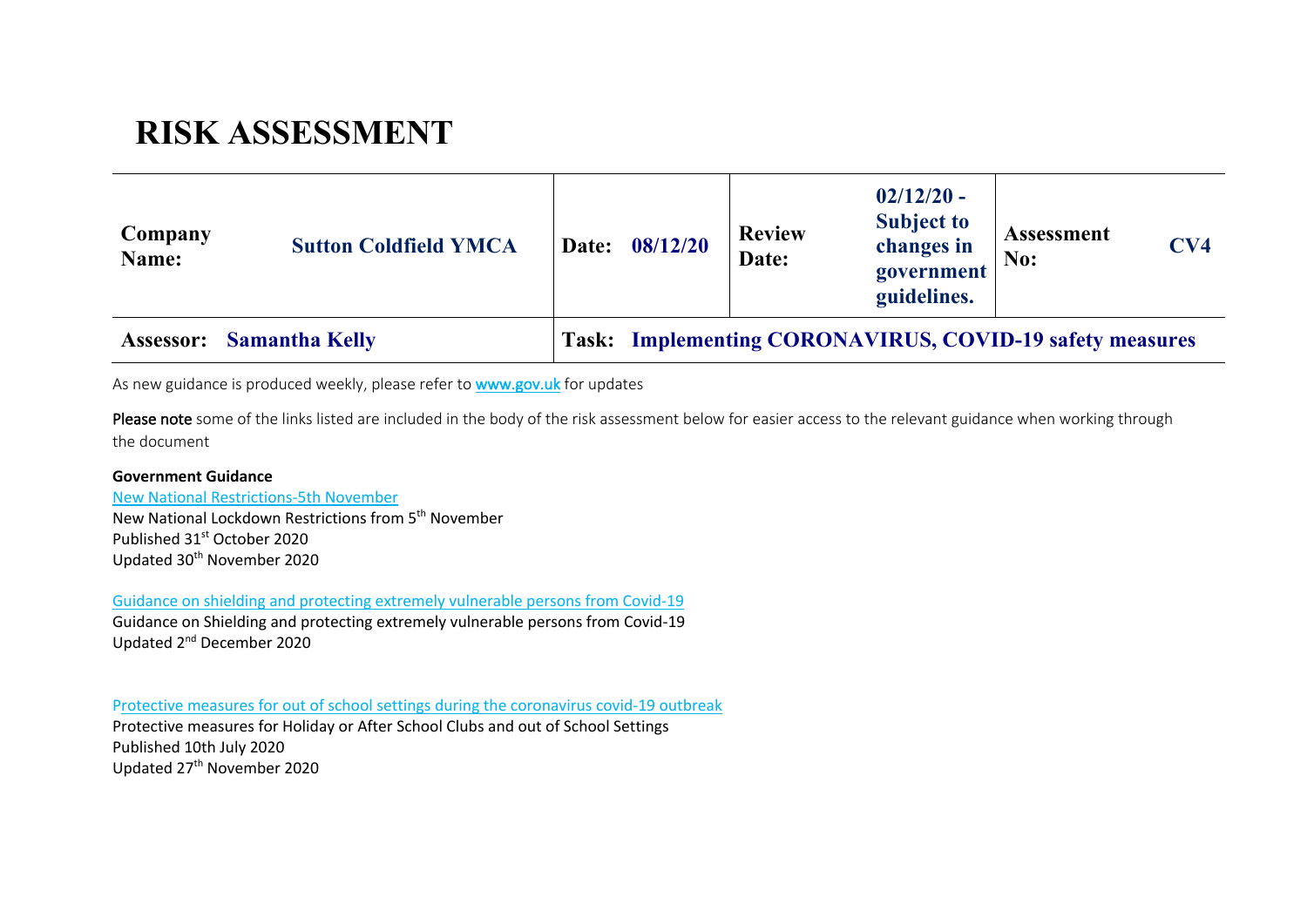Guidance for Parents and Carers of Children attending out-of-school settings during the Coronavirus (Covid-19) outbreak Government Guidance for Families whose Children will be attending out of school settings Published 10th July 2020 Updated 27th November 2020

# Stay alert and safe-Social distancing guidance for young people

Government Guidance explaining the measures that will help you to stay alert and stay safe Updated 9th July 2020 Updated 9th September

#### Covid-19 Getting tested

Government Guidance on coronavirus testing, including who is eligible for a test and how to get tested. Published 15 April 2020 Last updated 26<sup>th</sup> November 2020– Department for Health & Social Care

Covid-19 stay at home guidance

Government Guidance for Families if somebody in their household has developed symptoms of Coronavirus Updated 5th November 2020

# Working safely during coronavirus Covid-19

Practical actions for businesses to take based on 5 main steps Published 11<sup>th</sup> May 2020 Updated 7th December 2020

Safe working in education childcare and children's social care settings including the use of personal protective equipment Updated 13th November 2020

Covid-19 decontamination in non-healthcare settings Updated 16th October 2020 – DfE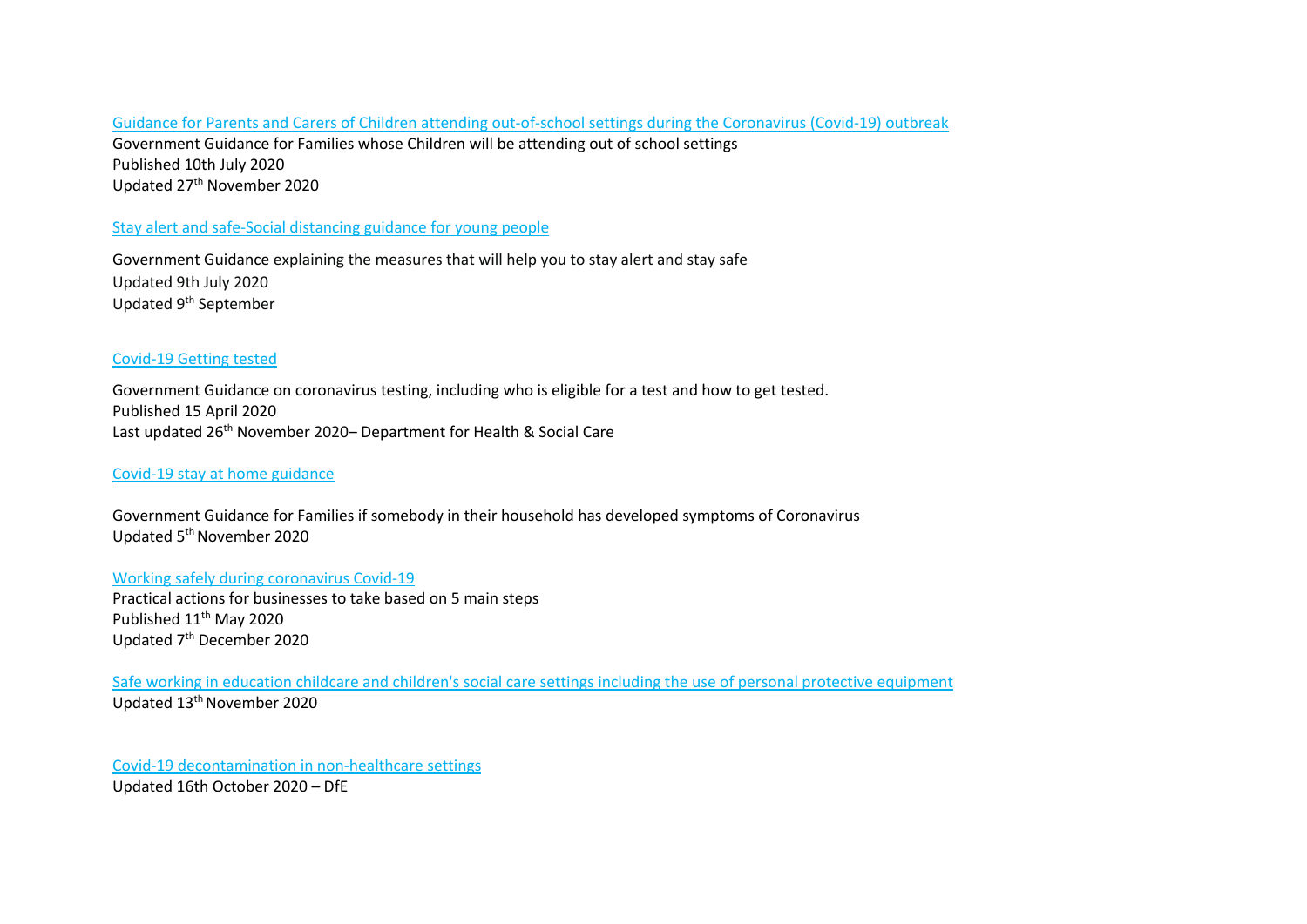# Guidance for contacts of people with possible or confirmed Coronavirus Covid-19 infection Updated 30th October 2020

| Haz<br>No. | <b>Significant Hazards</b><br>Look only for hazards which you<br>could reasonably expect to result in<br>significant harm e.g. slips/trips, work<br>at height, falling objects, vehicles,<br>electricity etc. | <b>People Affected</b><br>List groups of people<br>who may be at risk e.g.<br>maintenance staff,<br>contractors, cleaners,<br>public etc. | <b>Existing Controls</b><br>List controls that are already in place to<br>control the risk e.g. physical safeguards,<br>training, personal protective equipment etc.                                                                                                                                                                                                                                                                                                                                                                                               | <b>Level of Risk</b><br>Decide on the level of risk<br>remaining.<br>(Likelihood x Severity) |     |              | <b>Further Action</b><br><b>Required</b><br>List further action required to<br>control significant risks. If there<br>is lots to do, make an action list.                                                                                                                                      |
|------------|---------------------------------------------------------------------------------------------------------------------------------------------------------------------------------------------------------------|-------------------------------------------------------------------------------------------------------------------------------------------|--------------------------------------------------------------------------------------------------------------------------------------------------------------------------------------------------------------------------------------------------------------------------------------------------------------------------------------------------------------------------------------------------------------------------------------------------------------------------------------------------------------------------------------------------------------------|----------------------------------------------------------------------------------------------|-----|--------------|------------------------------------------------------------------------------------------------------------------------------------------------------------------------------------------------------------------------------------------------------------------------------------------------|
|            | (STEP <sub>1</sub> )                                                                                                                                                                                          | (STEP <sub>2</sub> )                                                                                                                      | (STEP 3)                                                                                                                                                                                                                                                                                                                                                                                                                                                                                                                                                           | High                                                                                         | Med | Low          | (STEP <sub>4</sub> )                                                                                                                                                                                                                                                                           |
|            | Appropriate planning for<br>Children/Adult's bubbles and<br>allocation of staff is not<br>currently in place or in line<br>with government guidance.<br><b>Risk-</b> Transmission of Infection                | Children, Adult<br>Service Users,<br><b>Families and Staff</b>                                                                            | No more than 15 Children/Young<br>People will attend per week and we<br>will work within very strict bubbles;<br>Purple Bubble 1 and Green Bubble<br>2. There are no more than 15<br>Children in our Bubbles. We have<br>decided to run face to face delivery<br>fortnightly.<br>Adult service users will be in a<br>support bubble of no more than 15.<br>The staff team will be working with<br>our bubbles each week; no<br>additional YMCA staff will enter our<br>space. Other YMCA staff and<br>residents will receive a copy of our<br>procedures. Under no |                                                                                              |     | $\mathbf{x}$ | For NHS Track and Trace<br>purposes, we will be<br>asking all staff and families<br>to update all contact<br>details.<br>Parents will be required to<br>update us with any<br>changes to contact details.<br><b>Telephone Number</b><br>Address<br>Second contact and their<br>contact details |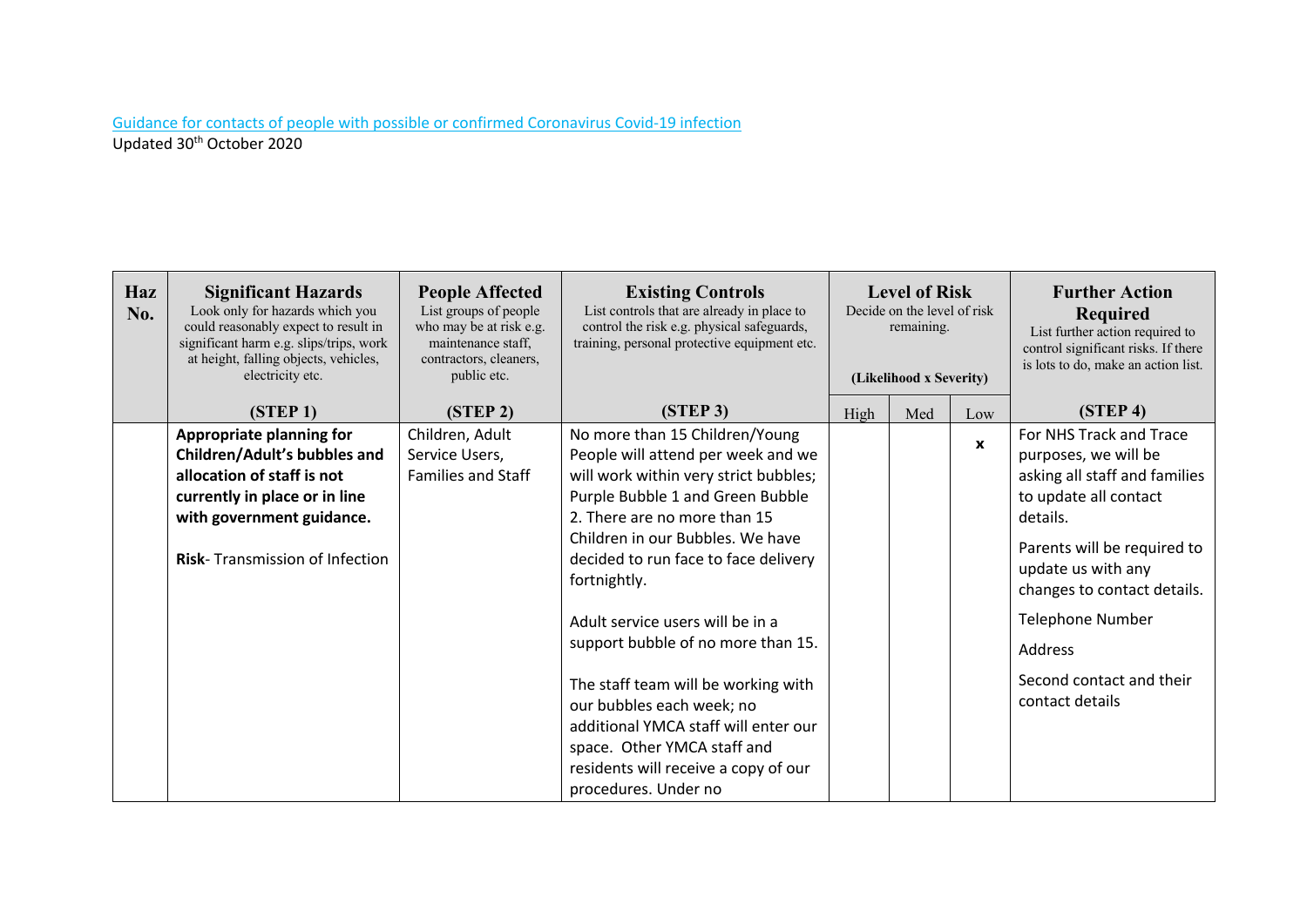|                                                                                                         |                                                                | circumstances will any other YMCA<br>staff be able to enter our<br>designated space at all during the<br>session as this will compromise our<br>bubble system and increase the risk<br>of spread of infection. Any staff or<br>residents using other designated<br>space within the YMCA will be<br>expected to be mindful and<br>considerate. |             |              |                                                                                                                                 |
|---------------------------------------------------------------------------------------------------------|----------------------------------------------------------------|------------------------------------------------------------------------------------------------------------------------------------------------------------------------------------------------------------------------------------------------------------------------------------------------------------------------------------------------|-------------|--------------|---------------------------------------------------------------------------------------------------------------------------------|
|                                                                                                         |                                                                | We cannot allow parents and carers<br>into our setting as we need to<br>remain consistent with our bubble<br>system.                                                                                                                                                                                                                           |             |              |                                                                                                                                 |
| <b>Children/YP come to setting</b><br>and are unwell.<br><b>Risk-</b> Transmission of infection         | Children, Adult<br>Service Users,<br><b>Families and Staff</b> | We will be using digital<br>thermometers to check the<br>children/YP's temperature before<br>they enter their bubble.                                                                                                                                                                                                                          |             | $\mathbf{x}$ | Families will be supported<br>with the correct guidance<br>if their child/adult<br>becomes unwell during<br>their time at club. |
| Staff are not fit and healthy<br>and put the children at risk<br><b>Risk-</b> Transmission of infection | Children, Adult<br>Service Users,<br><b>Families and Staff</b> | Staff will have their temperatures<br>taken before they start each shift.                                                                                                                                                                                                                                                                      |             | $\mathbf{x}$ | Staff would be supported<br>with the correct guidance<br>if they were to develop<br>Coronavirus symptoms.                       |
| Our Service is unable to<br>observe Social Distancing<br><b>Risk-</b> Transmission of infection         | Children, Adult<br>Service Users,<br><b>Families and Staff</b> | Every effort will be taken for the<br>staff to maintain a safe 2 metre<br>distance between one another.<br><b>Staying Alert and Safe (Social</b><br>Distancing)                                                                                                                                                                                | $\mathbf x$ |              | Clear and appropriate<br>signage will be used<br>around the site.                                                               |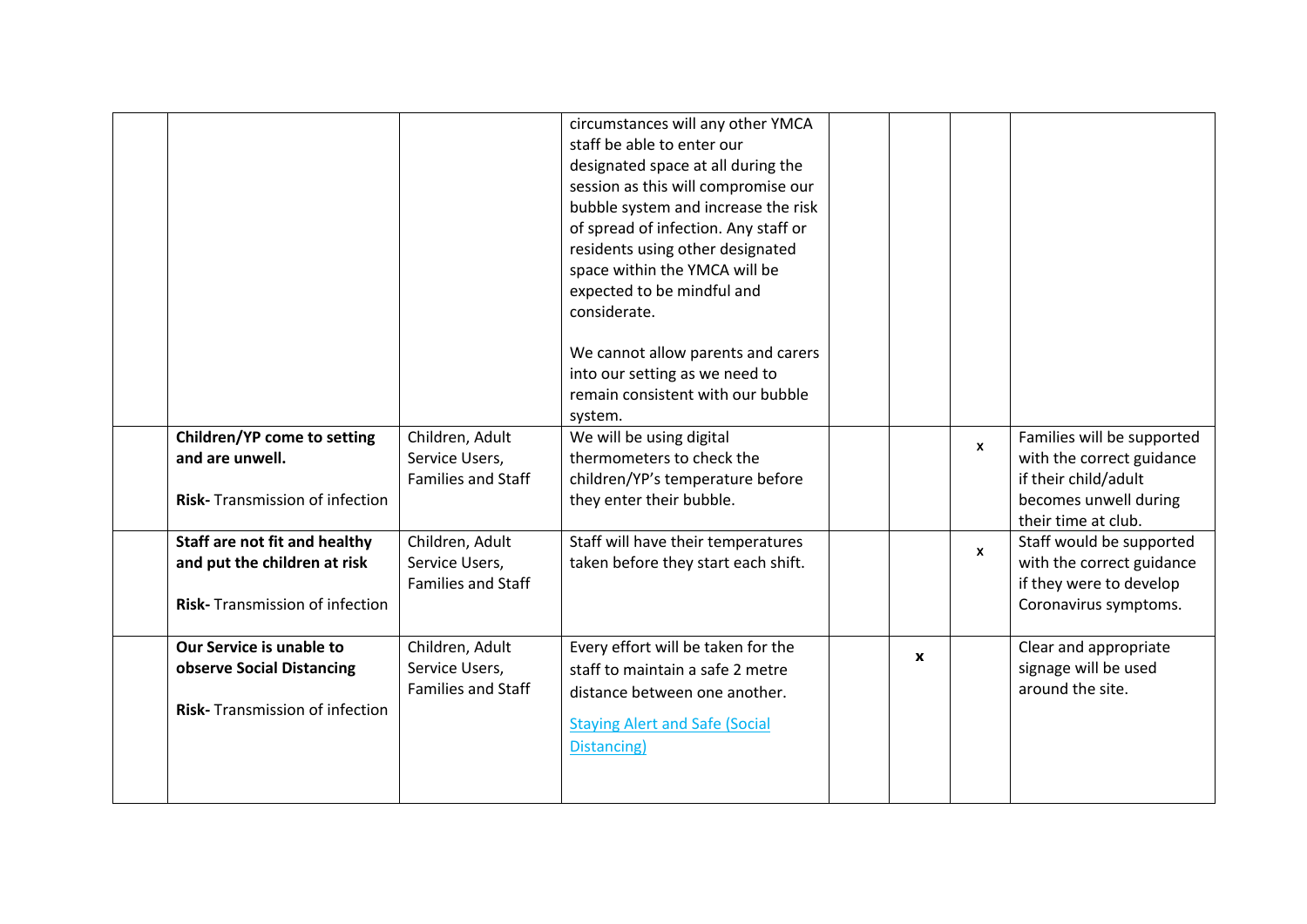| The children/adults will be                                                                                                                                                                                                                                                                                                                                                                                                    | <b>Individual Risk</b>                                                                                                                                                                                                                                                                                                    |
|--------------------------------------------------------------------------------------------------------------------------------------------------------------------------------------------------------------------------------------------------------------------------------------------------------------------------------------------------------------------------------------------------------------------------------|---------------------------------------------------------------------------------------------------------------------------------------------------------------------------------------------------------------------------------------------------------------------------------------------------------------------------|
| encouraged to maintain social                                                                                                                                                                                                                                                                                                                                                                                                  | Assessments to be                                                                                                                                                                                                                                                                                                         |
| distances where possible.                                                                                                                                                                                                                                                                                                                                                                                                      | completed                                                                                                                                                                                                                                                                                                                 |
| The staff will have good knowledge                                                                                                                                                                                                                                                                                                                                                                                             |                                                                                                                                                                                                                                                                                                                           |
| and understanding of the                                                                                                                                                                                                                                                                                                                                                                                                       |                                                                                                                                                                                                                                                                                                                           |
| children/adults needs and will be                                                                                                                                                                                                                                                                                                                                                                                              |                                                                                                                                                                                                                                                                                                                           |
| expected to use a fair approach                                                                                                                                                                                                                                                                                                                                                                                                |                                                                                                                                                                                                                                                                                                                           |
| when reminding the group about                                                                                                                                                                                                                                                                                                                                                                                                 |                                                                                                                                                                                                                                                                                                                           |
| safe distances.                                                                                                                                                                                                                                                                                                                                                                                                                |                                                                                                                                                                                                                                                                                                                           |
| We will encourage only one adult to<br>drop off and pick up.<br>When families arrive on site, they<br>will be asked to queue along the<br>side of the building, making every<br>effort to adhere to 2m social<br>distancing. They will be called to<br>the door, one at a time, for a short<br>handover and for the<br>children/adults to be signed in. This<br>will be the same procedure for<br>signing out at pick up time. | Arrangements can be<br>made with individual<br>families if there is a<br>requirement for a more<br>detailed handover. This<br>could be by phone call<br>before, during or after club<br>or by email. Parents will<br>not be permitted to stay<br>on site once their child has<br>been signed in or signed<br>out of club. |
| We will encourage all families to be                                                                                                                                                                                                                                                                                                                                                                                           |                                                                                                                                                                                                                                                                                                                           |
| on time arriving at the YMCA at                                                                                                                                                                                                                                                                                                                                                                                                |                                                                                                                                                                                                                                                                                                                           |
| their specified time.                                                                                                                                                                                                                                                                                                                                                                                                          |                                                                                                                                                                                                                                                                                                                           |
| If families are arriving by foot or                                                                                                                                                                                                                                                                                                                                                                                            |                                                                                                                                                                                                                                                                                                                           |
| have parked at the top of the drive,                                                                                                                                                                                                                                                                                                                                                                                           |                                                                                                                                                                                                                                                                                                                           |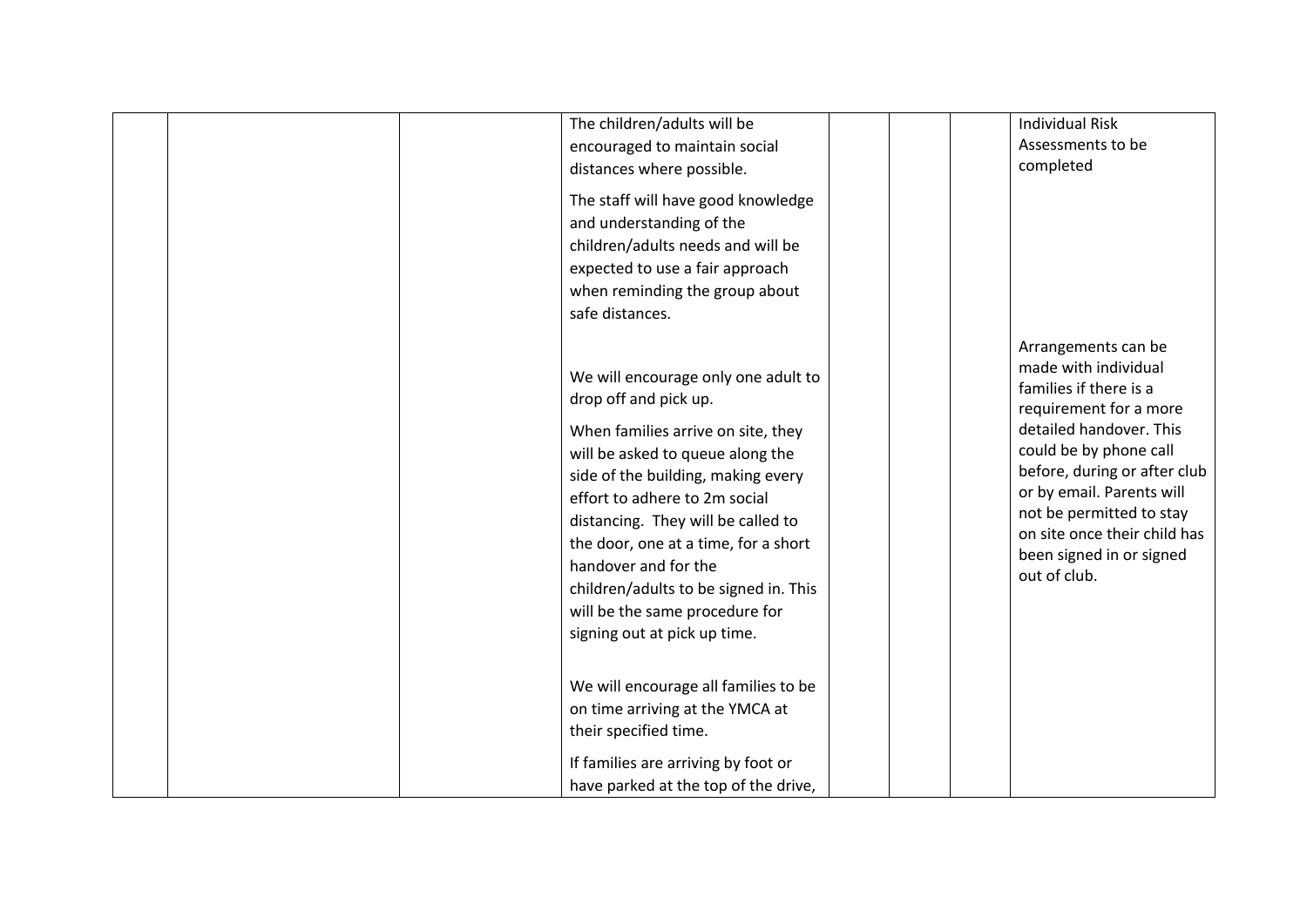|                                                                                                                        |                                                                | they will be encouraged to keep to<br>the right side of the driveway and<br>carefully walk down being very<br>mindful of vehicles, until they reach<br>the large gates. When they reach<br>the gates, they should walk around<br>the barriers and begin the queue<br>behind the "Please Wait Here" sign.<br>Staff will be asked to park their cars<br>at the top of the drive to ensure<br>that there are plenty of spaces<br>available and to ease the staggered<br>drop off and collection times |  |              |                                                                                                              |
|------------------------------------------------------------------------------------------------------------------------|----------------------------------------------------------------|----------------------------------------------------------------------------------------------------------------------------------------------------------------------------------------------------------------------------------------------------------------------------------------------------------------------------------------------------------------------------------------------------------------------------------------------------------------------------------------------------|--|--------------|--------------------------------------------------------------------------------------------------------------|
| <b>Government Guidelines:</b><br>Hands Face Space are not<br>being adhered to.<br>Risk-Transmission of infection       | Children, Adult<br>Service Users,<br><b>Families and Staff</b> | Staff will wear face shields when<br>working with adults during each<br>session. These shields will be<br>sanitised after use.<br>Children and Adult service users are<br>not required to wear a mask but<br>can do so if they wish.                                                                                                                                                                                                                                                               |  | $\mathbf{x}$ | Staff will be briefed about<br>"Hands, Face, Space"<br>guidance.                                             |
| Limited space available to<br>accommodate 15<br>children/adults and staff<br>bubble.<br>Risk-Transmission of Infection | Children, Adult<br>Service Users,<br><b>Families and Staff</b> | We will use the main building for<br>our Short Breaks sessions. It is a<br>much larger area with lots of<br>outdoor space that we intend to<br>utilise well. Windows and doors<br>will be opened to increase                                                                                                                                                                                                                                                                                       |  | $\mathsf{x}$ | Parents and carers will be<br>required to apply Sun<br>cream to their child/adult<br>prior to their arrival. |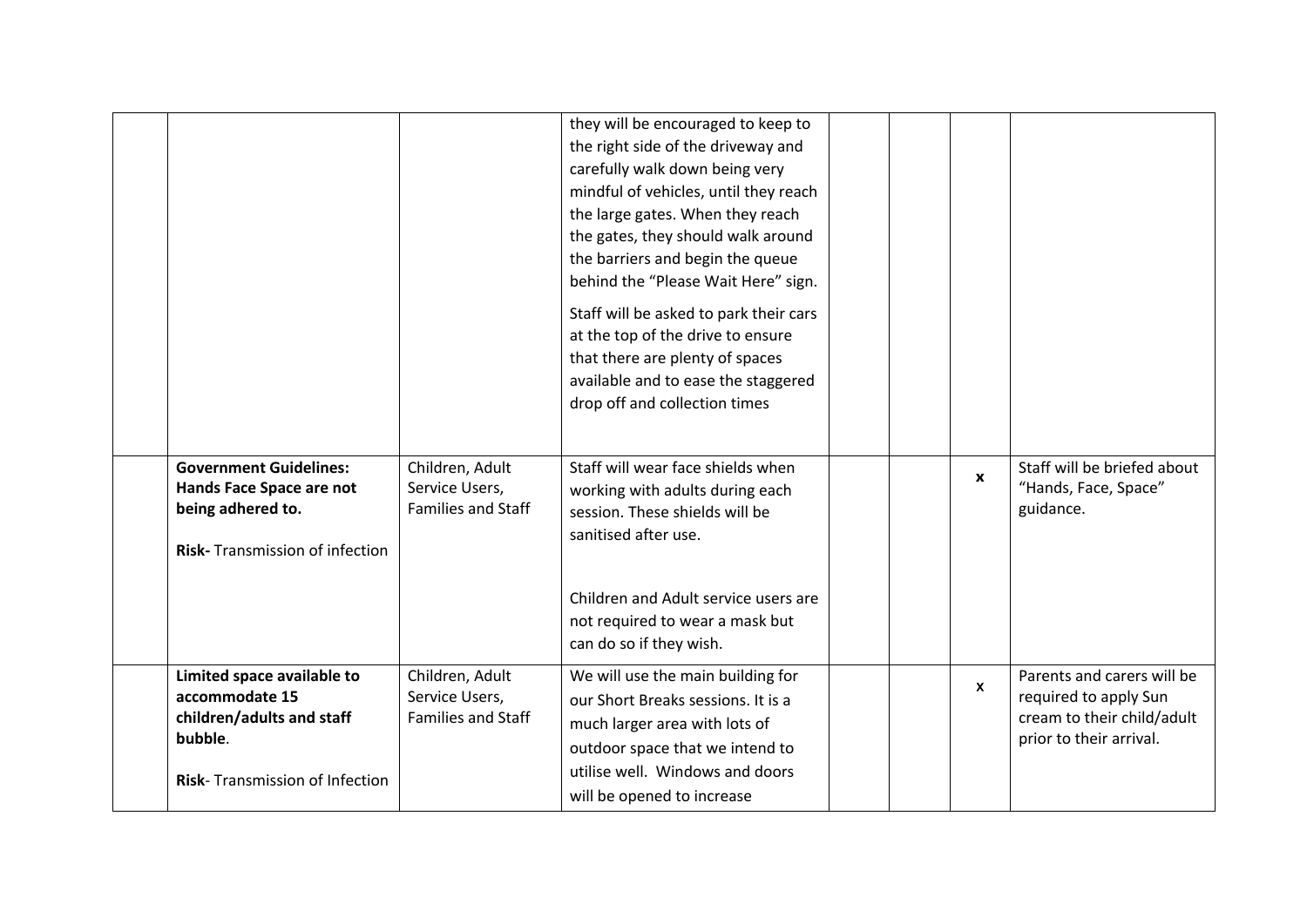|                                                                                                   |                                                                | ventilation whilst also being vigilant<br>about the children/adults safety.<br>If however, the weather is<br>appropriate to do so, we will spend<br>as much time as possible carrying<br>out activities outdoors.<br><b>Effective Infection Protection and</b><br>Control             |              | Appropriate signage will<br>be used around the site<br>identifying specific areas.                                                                            |
|---------------------------------------------------------------------------------------------------|----------------------------------------------------------------|---------------------------------------------------------------------------------------------------------------------------------------------------------------------------------------------------------------------------------------------------------------------------------------|--------------|---------------------------------------------------------------------------------------------------------------------------------------------------------------|
| Hygeine procedures do not<br>comply with government<br>guidance<br>Risk-Transmission of Infection | Children, Adult<br>Service Users,<br><b>Families and Staff</b> | Very regular handwashing will be<br>encouraged throughout the day.<br>Children/Adults will wash their<br>hands as soon as they enter the<br>building, before and after activities,<br>before and after eating, after<br>toileting and last thing before they<br>leave.<br>Handwashing | $\mathbf{x}$ | Use of posters to remind<br>and encourage and<br>consistent regular<br>reminders from staff<br>Staff to wear hand gel<br>dispensers, so readily<br>available. |
|                                                                                                   |                                                                | We will ensure that support is<br>available for children/Adults, where<br>necessary, to wash their hands at<br>the sinks, for 20 seconds, with<br>antibacterial soap.<br>We will also have Alcohol gel<br>appropriately stationed around the<br>building.                             |              | Children/Adults<br>encouraged at home and<br>explanations given about<br>handwashing where<br>appropriate.<br>Family procedures<br>distributed in advance.    |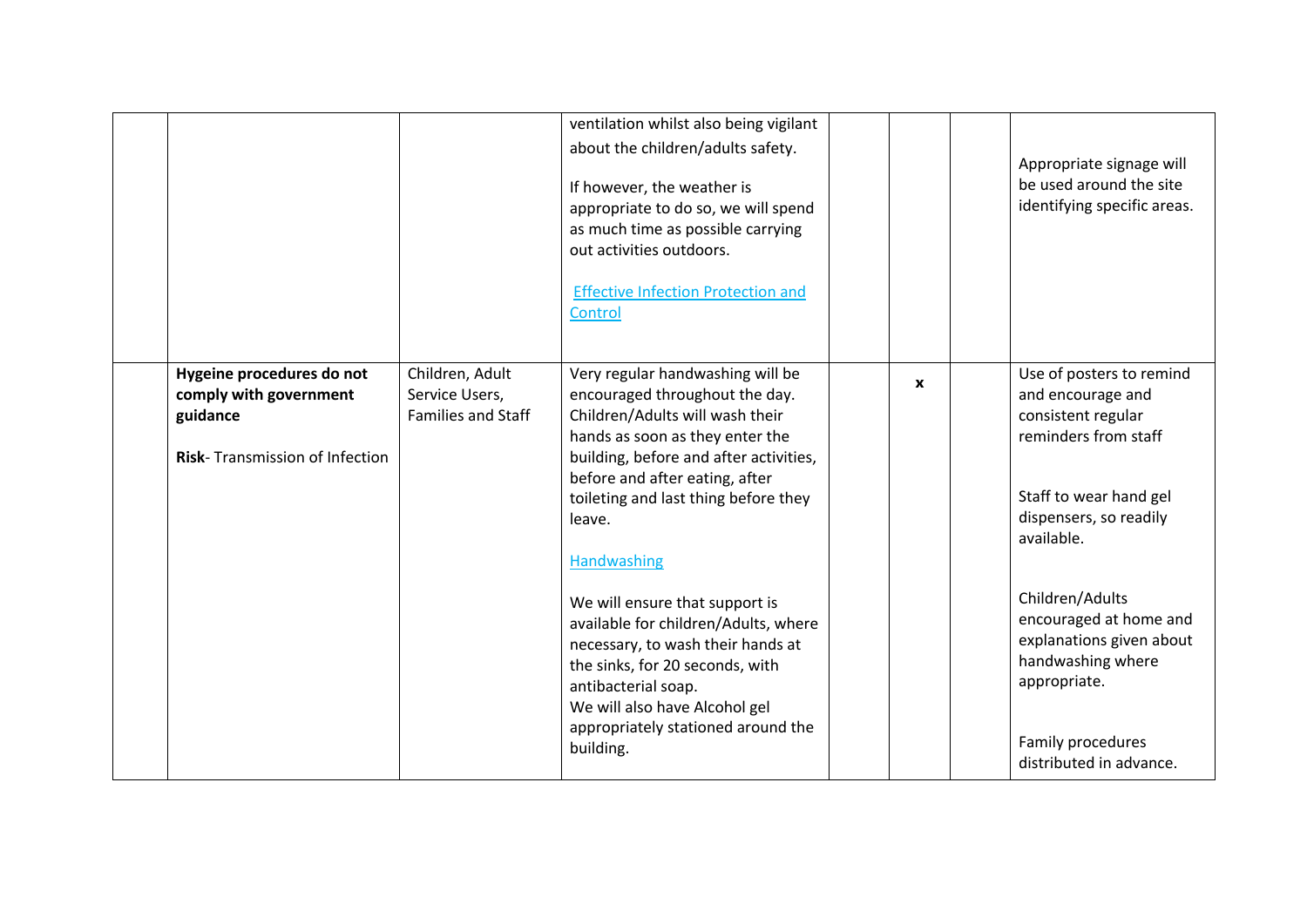|                                                                                         |                                                         | Tissues will be available and "catch<br>it, kill it, bin it promoted.<br>Waste bins, with lids, situated near<br>every activity area and in<br>bathrooms and will be emptied and<br>wiped over frequently.<br>We will encourage parents to talk<br>about and demonstrate good<br>hygiene practices at home.<br>PPE will be available for all staff and<br>will need to be worn during<br>personal care routines, including<br>First Aid, as detailed throughout<br>this assessment. |                           |                                                                                                                                                                                             |
|-----------------------------------------------------------------------------------------|---------------------------------------------------------|-------------------------------------------------------------------------------------------------------------------------------------------------------------------------------------------------------------------------------------------------------------------------------------------------------------------------------------------------------------------------------------------------------------------------------------------------------------------------------------|---------------------------|---------------------------------------------------------------------------------------------------------------------------------------------------------------------------------------------|
| <b>Toileting Procedures have not</b><br>been revised.<br>Risk-Transmission of Infection | Children, Adult<br>Service Users,<br>Families and Staff | Toilets will be cleaned frequently<br>and thoroughly throughout the day.<br>We have compiled a Rota and a<br>checklist; staff will carry out a toilet<br>check every 30 minutes; signing to<br>confirm that this has been done to<br>a good standard.<br>Where possible, staff will also clean<br>after each use.<br>If a child/Adults needs to be<br>accompanied to the toilet by an                                                                                               | $\boldsymbol{\mathsf{x}}$ | Staff procedure issued to<br>all staff and agreed/signed<br>by all during staff<br>meetings.<br>PPE will be ordered in<br>advance<br><b>Cleaning products</b><br>available in all bathrooms |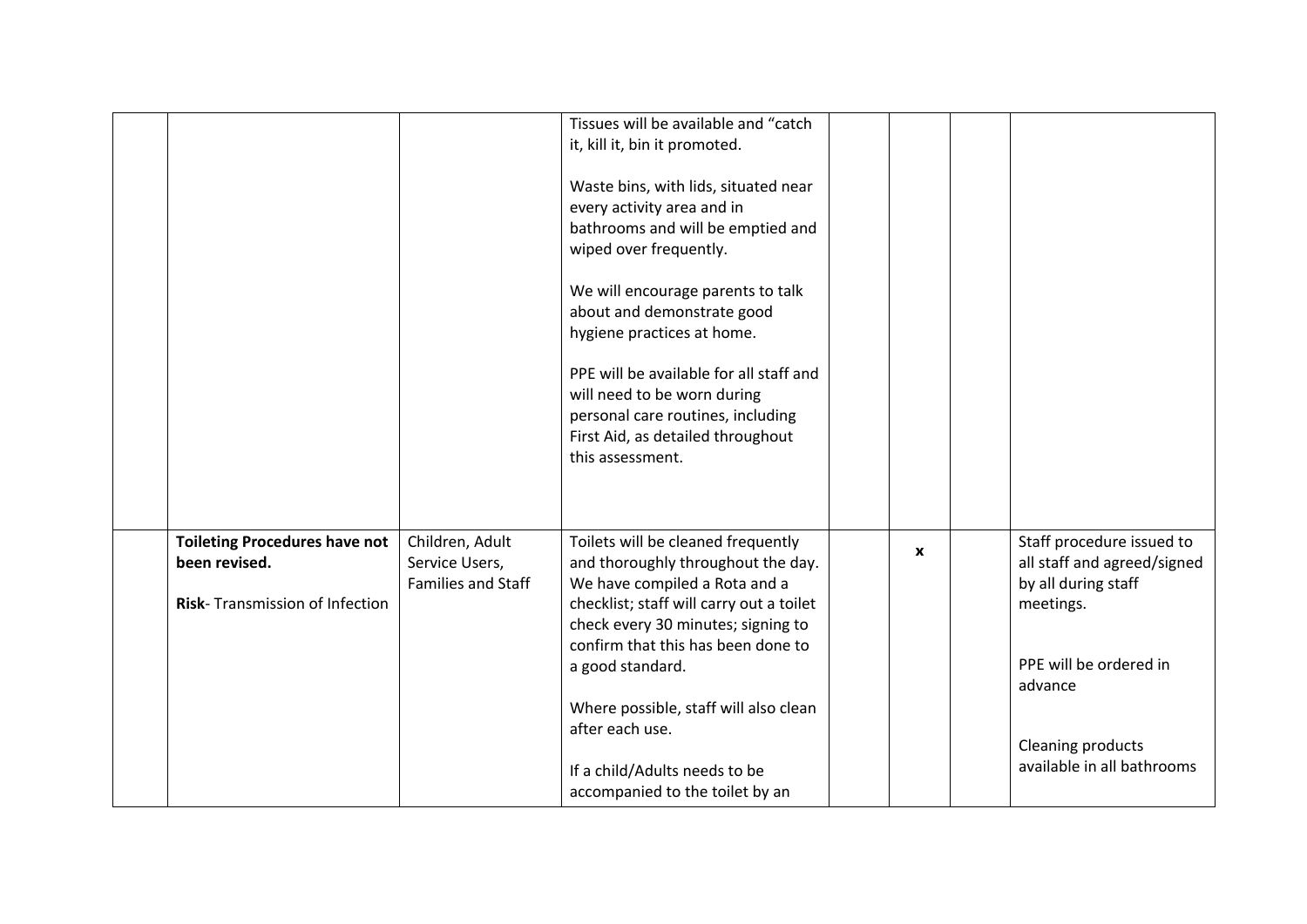|                                |                    | adult, the staff will wear aprons and  |              |                            |
|--------------------------------|--------------------|----------------------------------------|--------------|----------------------------|
|                                |                    | gloves. In addition, the staff will    |              |                            |
|                                |                    | wear visors if they are required to    |              |                            |
|                                |                    | get closer than 2m to the              |              |                            |
|                                |                    | child/Adults.                          |              |                            |
|                                |                    | Aprons and gloves will be disposed     |              |                            |
|                                |                    | of and visors wiped over after each    |              |                            |
|                                |                    | use.                                   |              |                            |
|                                |                    | Children/Adults whose care             |              |                            |
|                                |                    | routinely already involves the use     |              |                            |
|                                |                    | of PPE due to their intimate care      |              |                            |
|                                |                    | needs, should continue to receive      |              |                            |
|                                |                    | their care in the same way.            |              |                            |
|                                |                    | Additional PPE will be provided for    |              |                            |
|                                |                    | the safety of the children/Adults      |              |                            |
|                                |                    | and the staff and staff.               |              |                            |
|                                |                    |                                        |              |                            |
|                                |                    | As mentioned, staff will use the       |              |                            |
|                                |                    | staff toilets in foyer or in the lodge |              |                            |
|                                |                    | and will clean touch points after      |              |                            |
|                                |                    | every use.                             |              |                            |
|                                |                    |                                        |              |                            |
|                                |                    | Light switches                         |              |                            |
|                                |                    | <b>Toilet lid</b>                      |              |                            |
|                                |                    | Toilet seat                            |              |                            |
|                                |                    | <b>Flush handles</b>                   |              |                            |
|                                |                    | Taps                                   |              |                            |
| <b>Appropriate cleaning</b>    | Children, Adults   | We will be implementing lots of        | $\mathbf{x}$ | <b>Cleaning Rota</b>       |
| procedures have not been       | Service Users,     | measures to ensure the building is     |              | implemented                |
| implemented.                   | Families and Staff | kept as clean as possible. We will     |              |                            |
|                                |                    | have a clean and go procedure          |              | Staff procedures to be     |
| Risk-Transmission of Infection |                    | where communal area touch              |              | distributed during a staff |
|                                |                    |                                        |              |                            |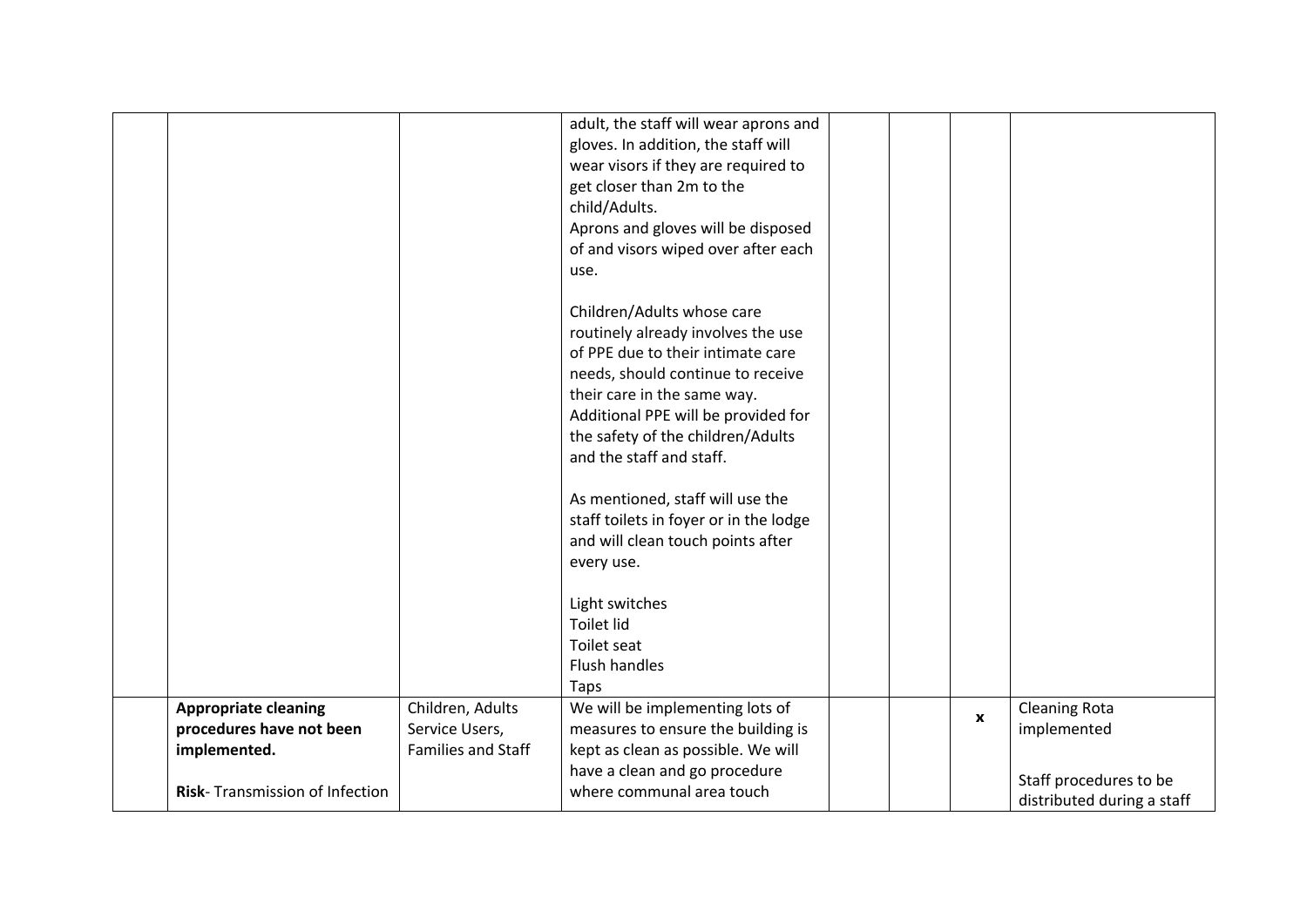|  | points, such as door handles light<br>switches, taps and toilet flush<br>handles as well as activity tables,<br>chairs and resources, will be wiped<br>down with Sanitizer regularly<br>throughout the day.<br><b>Cleaning and Hygiene</b><br>We will be removing soft<br>furnishings because they are<br>difficult to keep clean.<br>Resources used during the day will<br>be wiped down regularly and then<br>deep cleaned at the end of the day,<br>using Milton, ready for use the next<br>use.<br>All tables and Chairs will be wiped<br>down after each activity and any<br>mats we put out on the floors will<br>be cleaned and wiped in between<br>activities.<br>We will use wipe clean mats<br>indoors and outdoors.<br>At the end of every day, the staff<br>will carry out a thorough deep clean<br>of the building. | meeting to be held prior to<br>reopening. |
|--|----------------------------------------------------------------------------------------------------------------------------------------------------------------------------------------------------------------------------------------------------------------------------------------------------------------------------------------------------------------------------------------------------------------------------------------------------------------------------------------------------------------------------------------------------------------------------------------------------------------------------------------------------------------------------------------------------------------------------------------------------------------------------------------------------------------------------------|-------------------------------------------|
|--|----------------------------------------------------------------------------------------------------------------------------------------------------------------------------------------------------------------------------------------------------------------------------------------------------------------------------------------------------------------------------------------------------------------------------------------------------------------------------------------------------------------------------------------------------------------------------------------------------------------------------------------------------------------------------------------------------------------------------------------------------------------------------------------------------------------------------------|-------------------------------------------|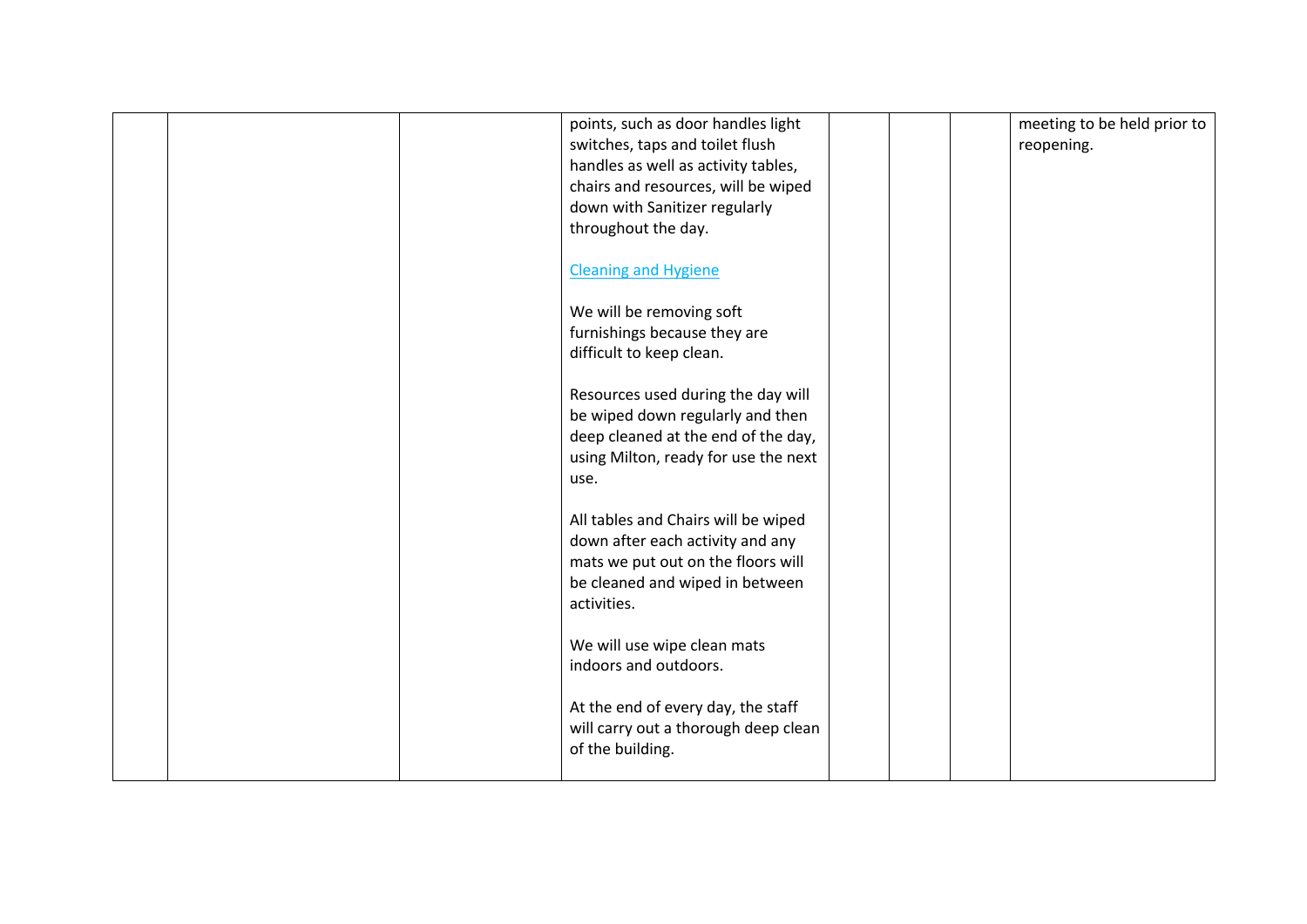|                               |                           | Wiping down ALL surfaces,            |  |              |  |
|-------------------------------|---------------------------|--------------------------------------|--|--------------|--|
|                               |                           | resources and equipment              |  |              |  |
|                               |                           | using sanitizer and                  |  |              |  |
|                               |                           | disposable paper towels.             |  |              |  |
|                               |                           | Staff will work through              |  |              |  |
|                               |                           | checklist.                           |  |              |  |
|                               |                           |                                      |  |              |  |
|                               |                           | Mopping all floors, with             |  |              |  |
|                               |                           | separate mop heads for               |  |              |  |
|                               |                           | each area. Mop heads will            |  |              |  |
|                               |                           | be washed at the end of              |  |              |  |
|                               |                           | every day, in a washing              |  |              |  |
|                               |                           | machine at a high                    |  |              |  |
|                               |                           | temperature.                         |  |              |  |
|                               |                           | Cleaning and disinfectant products   |  |              |  |
|                               |                           | will be used in conjunction with     |  |              |  |
|                               |                           | government advice.                   |  |              |  |
|                               |                           |                                      |  |              |  |
|                               |                           | COVID-19: cleaning in non-           |  |              |  |
|                               |                           | healthcare settings                  |  |              |  |
|                               |                           |                                      |  |              |  |
|                               |                           | All cleaning products will be stored |  |              |  |
|                               |                           | safely in line our COSHH             |  |              |  |
|                               |                           | assessment for the setting. Where    |  |              |  |
|                               |                           | possible disposable cloths/paper     |  |              |  |
|                               |                           | towels will be used to reduce        |  |              |  |
|                               |                           | transmission.                        |  |              |  |
|                               |                           |                                      |  |              |  |
|                               |                           |                                      |  |              |  |
| Daily Activites have not been | Children, Adult           | When providing sensory activities,   |  | $\mathbf{x}$ |  |
| modified to accommodate       | Service Users,            | we will use resources that can be    |  |              |  |
| new procedures in line with   | <b>Families and Staff</b> | disposed of after each use.          |  |              |  |
| Covid 19 guidelines.          |                           |                                      |  |              |  |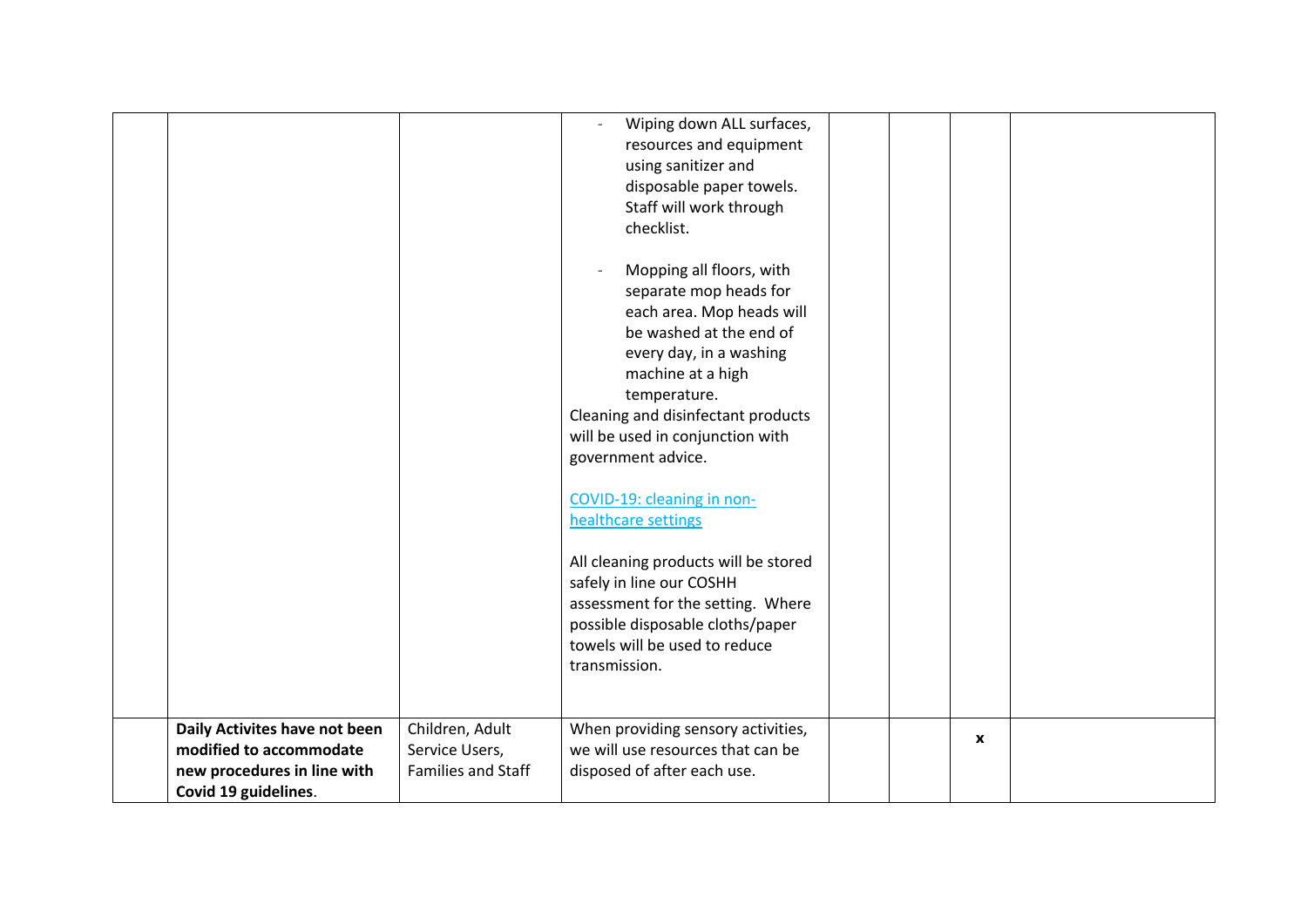|                                        | As we are not operating in a          |  |  |  |
|----------------------------------------|---------------------------------------|--|--|--|
| <b>Risk-</b> Transmission of Infection | classroom style environment, we       |  |  |  |
|                                        | will not be using desks and           |  |  |  |
|                                        | therefore not providing individual    |  |  |  |
|                                        | packs of resources like schools have  |  |  |  |
|                                        | been. We will have a tray of          |  |  |  |
|                                        | resources for the week. These will    |  |  |  |
|                                        | ONLY be used by the people within     |  |  |  |
|                                        | that bubble and all art and crafting  |  |  |  |
|                                        | will be supervised and resources      |  |  |  |
|                                        | cleaned where appropriate by staff.   |  |  |  |
|                                        |                                       |  |  |  |
|                                        | Planned craft sessions will be        |  |  |  |
|                                        | agreed, and resources prepared for    |  |  |  |
|                                        | each child/Adult before weekly        |  |  |  |
|                                        | bubbles commence.                     |  |  |  |
|                                        |                                       |  |  |  |
|                                        | If we bake, the children/Adults will  |  |  |  |
|                                        | be provided with their own            |  |  |  |
|                                        | ingredients and resources to enable   |  |  |  |
|                                        | us to carry out some very simple      |  |  |  |
|                                        | baking activities such as rice crispy |  |  |  |
|                                        | cakes or cookies. Anything that the   |  |  |  |
|                                        | child/Adult makes will be eaten       |  |  |  |
|                                        | onsite and not sent home.             |  |  |  |
|                                        |                                       |  |  |  |
|                                        |                                       |  |  |  |
|                                        | Any items crafted/drawn/painted       |  |  |  |
|                                        | will be sent home at the end of the   |  |  |  |
|                                        | day.                                  |  |  |  |
|                                        |                                       |  |  |  |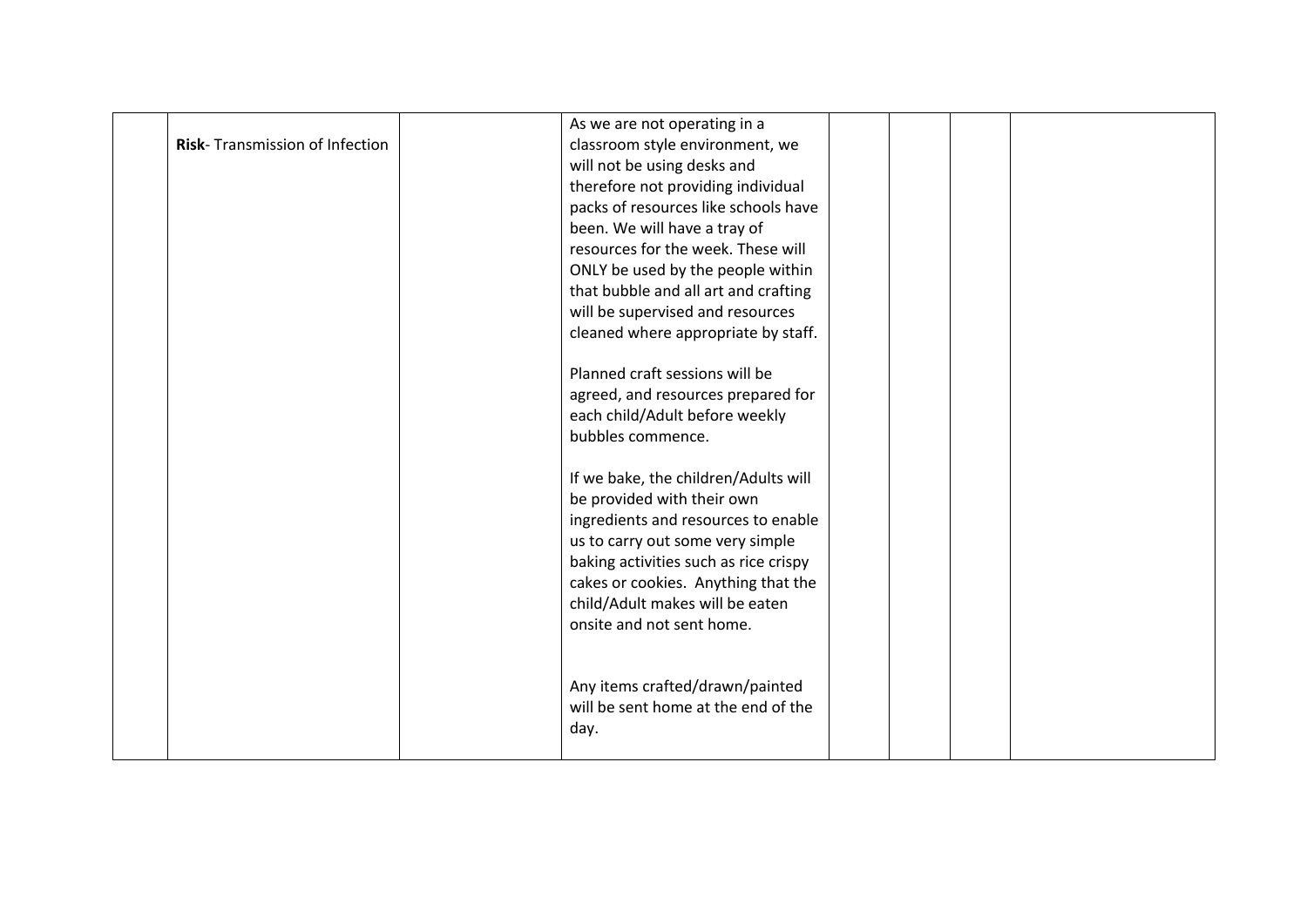| <b>Staff and Families do not</b>       | Children, Adult           | If a child/adult becomes unwell                                           |              | A disclaimer will be signed  |
|----------------------------------------|---------------------------|---------------------------------------------------------------------------|--------------|------------------------------|
| understand their                       | Service Users,            | whilst present in our setting, their                                      | $\mathbf{x}$ | by families to consent that  |
| responsibilities should a              | <b>Families and Staff</b> | parents/carers will be contacted                                          |              | their children/Adults or     |
| Child/Adult become unwell,             |                           | immediately and asked to come                                             |              | themselves have not had      |
| developing symptoms of                 |                           | and collect them. Whilst the                                              |              | or been in contact with      |
| Covid 19 prior to, during or           |                           | child/adult is waiting to be                                              |              | anybody who may have         |
| post their session at YMCA             |                           | collected, they will be separated                                         |              | had symptoms of or           |
| <b>Sutton Coldfield.</b>               |                           | from the rest of the group in a well-                                     |              | confirmed cases of           |
|                                        |                           | ventilated space and isolated with a                                      |              | coronavirus for 14 days      |
| <b>Risk-</b> Transmission of Infection |                           | member of staff. A facemask will                                          |              | prior to the                 |
|                                        |                           |                                                                           |              | commencement of their        |
|                                        |                           | be worn by the member of staff as                                         |              | week at Short Breaks.        |
|                                        |                           | well as gloves and an apron. If the<br>child's risk assessment identifies |              | This will also be signed by  |
|                                        |                           |                                                                           |              | Staff.                       |
|                                        |                           | that there is a risk of splashing to                                      |              |                              |
|                                        |                           | the eyes, for example from                                                |              |                              |
|                                        |                           | coughing or spitting, then eye                                            |              | Families will be asked to    |
|                                        |                           | protection will also be worn.                                             |              | notify us if the child/adult |
|                                        |                           | Once a poorly child/adult or an                                           |              | becomes unwell and           |
|                                        |                           | unwell member of staff has left the                                       |              | develops any symptoms of     |
|                                        |                           | setting, all areas of the setting will                                    |              | Coronavirus.                 |
|                                        |                           | be thoroughly cleaned and                                                 |              | A person with Coronavirus    |
|                                        |                           | disinfected. If an area has been                                          |              | is infectious to others 2    |
|                                        |                           | heavily contaminated, such as                                             |              | days before symptoms         |
|                                        |                           | visible bodily fluids, from a person                                      |              | develop and up to 10 days    |
|                                        |                           | with suspected coronavirus                                                |              | from their onset.            |
|                                        |                           | protection for the eyes, mouth and                                        |              |                              |
|                                        |                           | nose should be worn by the cleaner                                        |              | <b>Stay at home guidance</b> |
|                                        |                           | as well as wearing gloves and an                                          |              | for households with          |
|                                        |                           | apron. Any PPE used and other                                             |              | possible coronavirus         |
|                                        |                           | waste will be disposed of safely in                                       |              | covid-19 infection           |
|                                        |                           |                                                                           |              |                              |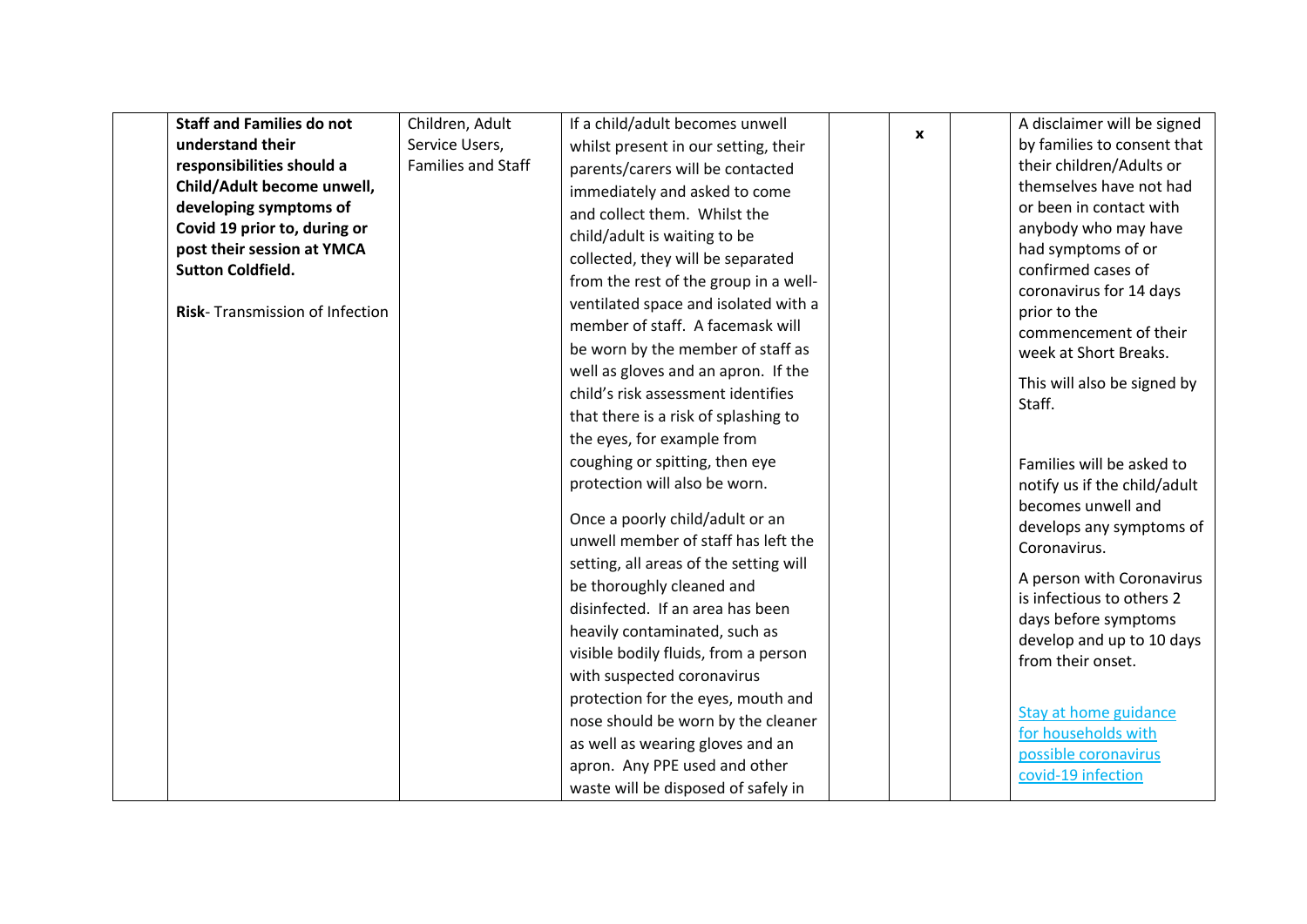|  | accordance with the government       |  |  |
|--|--------------------------------------|--|--|
|  | guidance dependant on a positive     |  |  |
|  | or negative test result.             |  |  |
|  |                                      |  |  |
|  | Decontamination                      |  |  |
|  |                                      |  |  |
|  | We have a good stock of disposable   |  |  |
|  | gloves and aprons. We have also      |  |  |
|  | purchased moisture resistant face    |  |  |
|  | masks and face visors.               |  |  |
|  | Families will be informed to follow  |  |  |
|  |                                      |  |  |
|  | current government guidance          |  |  |
|  | about testing for the child/adult    |  |  |
|  | and will be required to inform our   |  |  |
|  | setting immediately with the result. |  |  |
|  | Stay at home guidance for            |  |  |
|  | households with possible             |  |  |
|  |                                      |  |  |
|  | coronavirus covid-19 infection       |  |  |
|  | Tests are available through the NHS  |  |  |
|  | for anybody if they display          |  |  |
|  | symptoms of coronavirus.             |  |  |
|  |                                      |  |  |
|  | If a child/adult or staff member     |  |  |
|  | develops any symptoms of             |  |  |
|  | Coronavirus they will be expected    |  |  |
|  | to test as per government guidance.  |  |  |
|  | If the test results are returned and |  |  |
|  | confirm a positive Coronavirus case, |  |  |
|  | we will follow procedures and        |  |  |
|  | inform all people who are contacts   |  |  |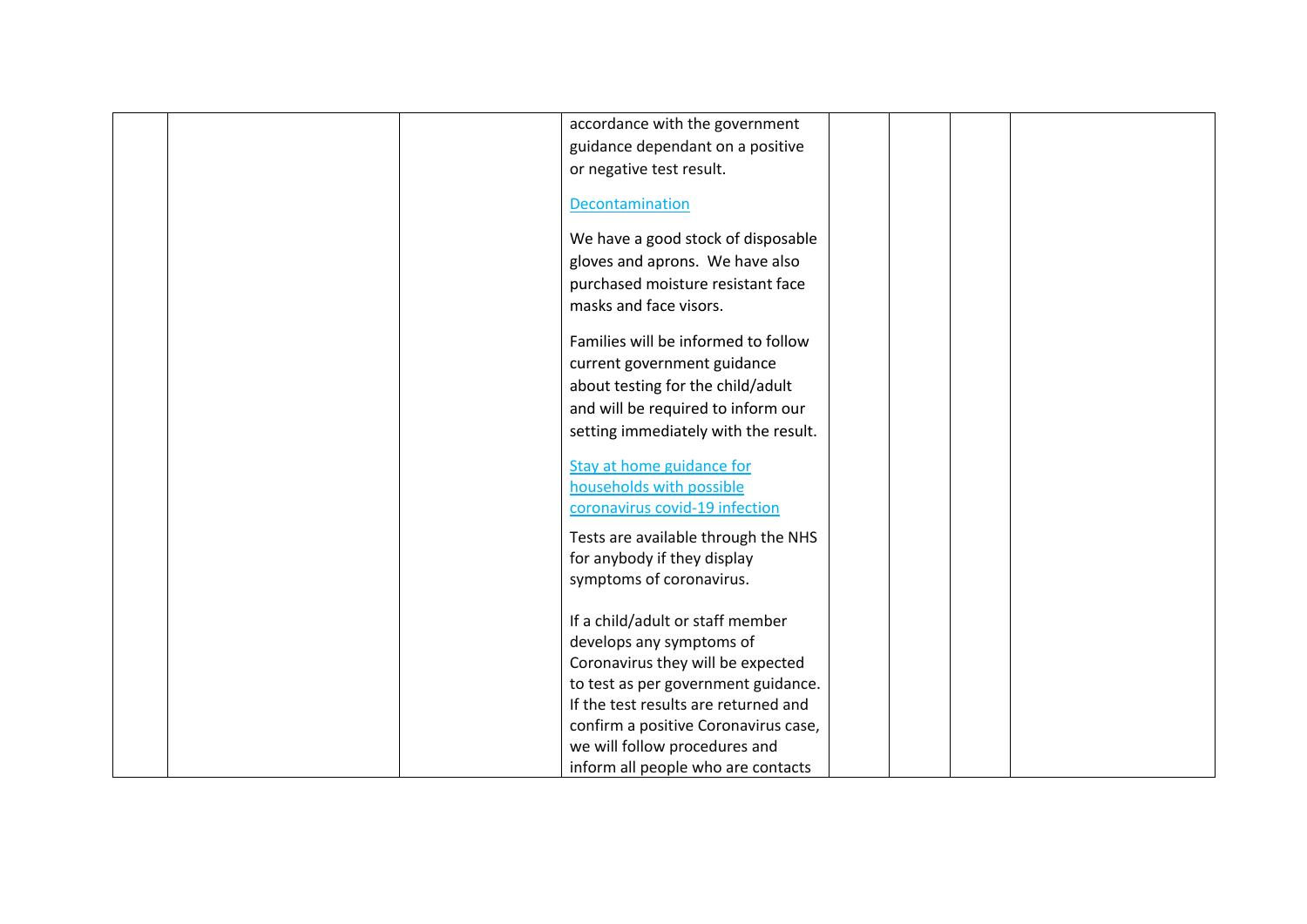|                                                                                                                                                                                                                                              |                                                         | of that person to follow the<br>guidance to self- isolate for 14 days.<br>Guidance for contacts of people<br>with possible or confirmed<br><b>Coronavirus Covid-19 infection</b>                                                                                                         |              |  |
|----------------------------------------------------------------------------------------------------------------------------------------------------------------------------------------------------------------------------------------------|---------------------------------------------------------|------------------------------------------------------------------------------------------------------------------------------------------------------------------------------------------------------------------------------------------------------------------------------------------|--------------|--|
|                                                                                                                                                                                                                                              |                                                         | We will maintain records of anyone<br>who has developed symptoms<br>whilst present in the setting. If<br>after enquiries we think the<br>transmission could be setting<br>related, we will report the matter<br>under RIDDOR                                                             |              |  |
| <b>Staff and Families do not</b><br>understand their<br>responsibilities should a<br>Child/Adult be a contact of a<br>person with a confirmed case<br>of coronavirus Covid-19, prior<br>to their session at YMCA<br><b>Sutton Coldfield.</b> | Children, Adult<br>Service Users,<br>Families and Staff | If a child/adult or staff member is<br>notified that they are a contact of a<br>person with a confirmed case of<br>Coronavirus Covid-19, for example<br>through NHS track and trace or via<br>the child/adults school or college<br>they will be advised to self-isolate<br>for 14 days. | $\mathbf{x}$ |  |
| Risk-Transmission of Infection                                                                                                                                                                                                               |                                                         | Contacts MUST NOT attend any of<br>our planned sessions or work shifts<br>during their 14 days of isolation.<br>All staff have been briefed on this<br>and this information has been<br>updated in our family procedures,                                                                |              |  |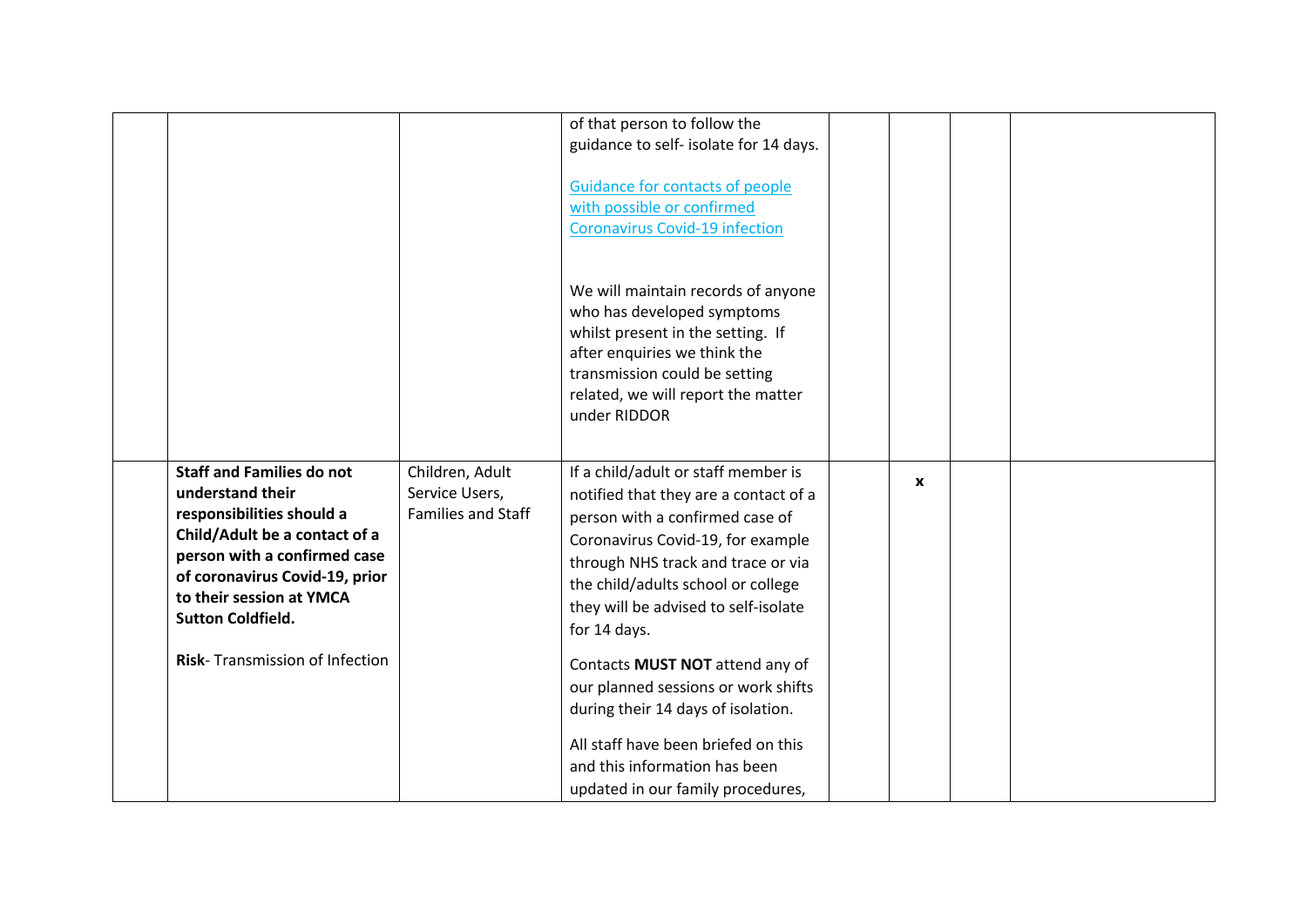|                                                                                         |                                                                | that have been made available to<br>all families.                                                                                                                                                                                                                                                                                                                                                                                                                                      |              |              |                                                                                                                                                                    |
|-----------------------------------------------------------------------------------------|----------------------------------------------------------------|----------------------------------------------------------------------------------------------------------------------------------------------------------------------------------------------------------------------------------------------------------------------------------------------------------------------------------------------------------------------------------------------------------------------------------------------------------------------------------------|--------------|--------------|--------------------------------------------------------------------------------------------------------------------------------------------------------------------|
| <b>Children/Adults behaviour</b><br>does not comply with social<br>distancing guidance. | Children, Adult<br>Service Users,<br><b>Families and Staff</b> | It has been determined that no<br>significant revisions to our<br>behavior policy are required due<br>to the provision being<br>implemented for bubbles,<br>additional staff and awareness<br>of government guidance.<br>Additional risk assessments will be<br>written for individual<br>children/adults, where necessary.<br>Staff will model social distancing<br>consistently.<br>Parents will be asked to reinforce<br>the importance of social distancing,<br>where appropriate. |              | $\mathbf{x}$ | Social Stories to be<br>provided to the families to<br>share with Children/Adults<br>about "Things that will be<br>the same and things that<br>will be different". |
| Safeguarding<br><b>Risk: Affected emotional</b><br>wellbeing of the children            | Children, Adult<br>Service Users and<br><b>Families</b>        | We will continue to adhere to<br>our safeguarding policy and<br>procedures and all staff will be<br>mindful about the emotional<br>wellbeing of all children/adults<br>attending our sessions.<br>Children/Adults will be<br>supported as necessary and<br>Parents will be encouraged to                                                                                                                                                                                               | $\mathbf{x}$ |              | Sign posting and Support<br>can be provided where<br>necessary.                                                                                                    |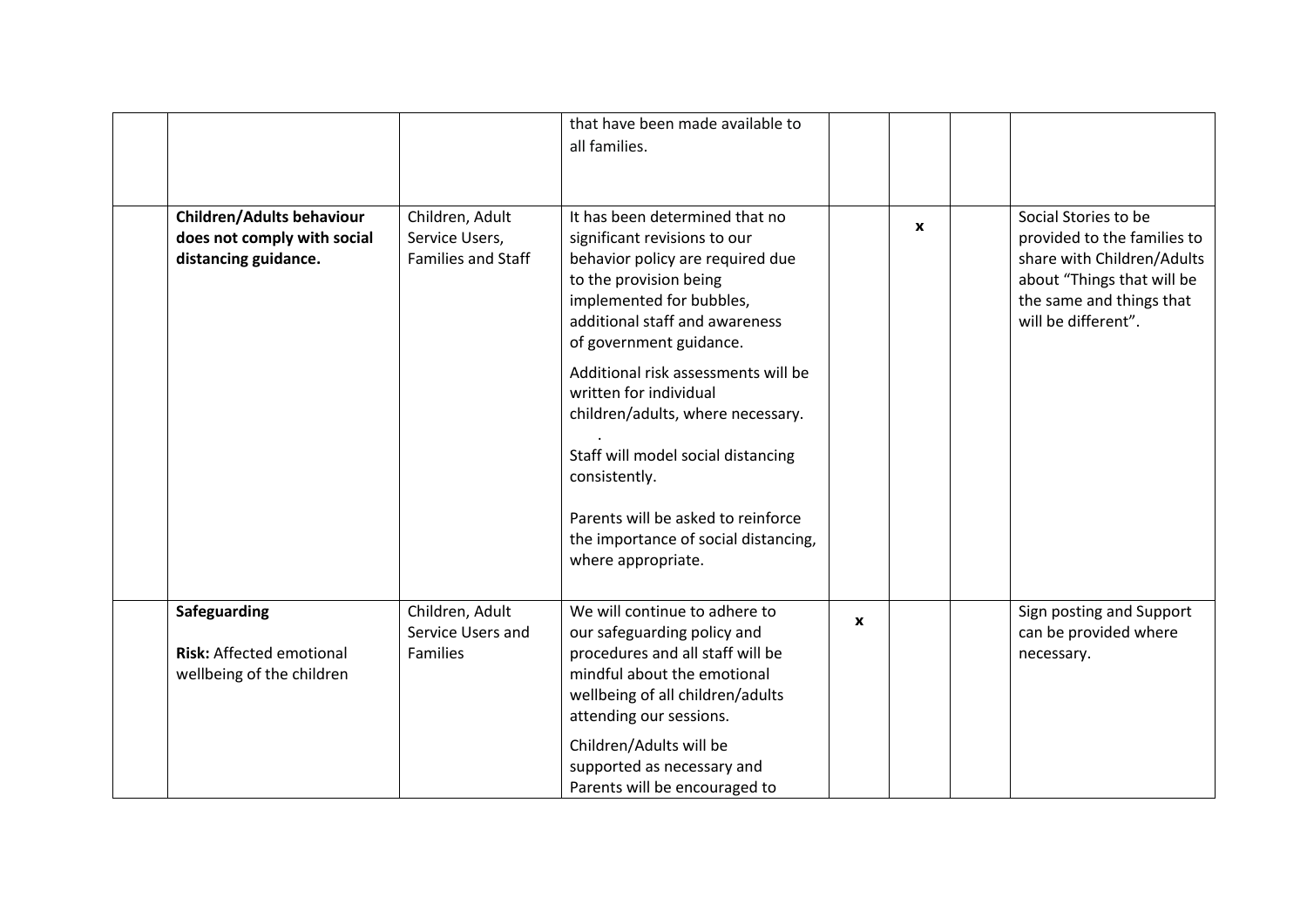|                                                                                                                               |                                                                | communicate with the team if<br>they feel that there is anything<br>for us to be made aware of; such<br>as increased anxieties or maybe<br>a bereavement in the family.                                                                                                            |              |              |                                                               |
|-------------------------------------------------------------------------------------------------------------------------------|----------------------------------------------------------------|------------------------------------------------------------------------------------------------------------------------------------------------------------------------------------------------------------------------------------------------------------------------------------|--------------|--------------|---------------------------------------------------------------|
| <b>Staff have been insufficiently</b><br>briefed on expectations<br><b>Risk: Transmission of Infection</b>                    | Children, Adult<br>Service Users,<br><b>Families and Staff</b> | Staff will be issued with a "Staff<br>Procedures" document during a<br>staff meeting. This meeting will<br>be conducted in advance to the<br>reopening of our service and<br>Staff will have the opportunity<br>to raise any uncertainties and<br>will be supported through these. |              | $\mathbf{x}$ | Risk Assessment to be<br>provided to all Staff.               |
| <b>Families have been</b><br>insufficiently briefed on<br>expectations<br><b>Risk:</b> Transmission of infection              | Children, Adult<br>Service Users and<br>Staff                  | New families will be issued with<br>"Family Procedures" before<br>attending their first session;<br>current families will be kept<br>updated with any new<br>procedures and any<br>uncertainties that are raised can<br>be discussed with a staff<br>member.                       |              |              | Risk assessment will be<br>made available for all<br>families |
| Fire procedures are not<br>appropriate to cover new<br><b>COVID 19 arrangements</b><br><b>Risk-</b> Transmission of infection | Children, Adult<br>Service Users and<br><b>Staff</b>           | The fire procedure has been<br>updated to comply with social<br>distancing recommendations.<br>Some children/adults may need<br>assistance to be guided out of<br>the building safely.                                                                                             | $\mathbf{x}$ |              |                                                               |